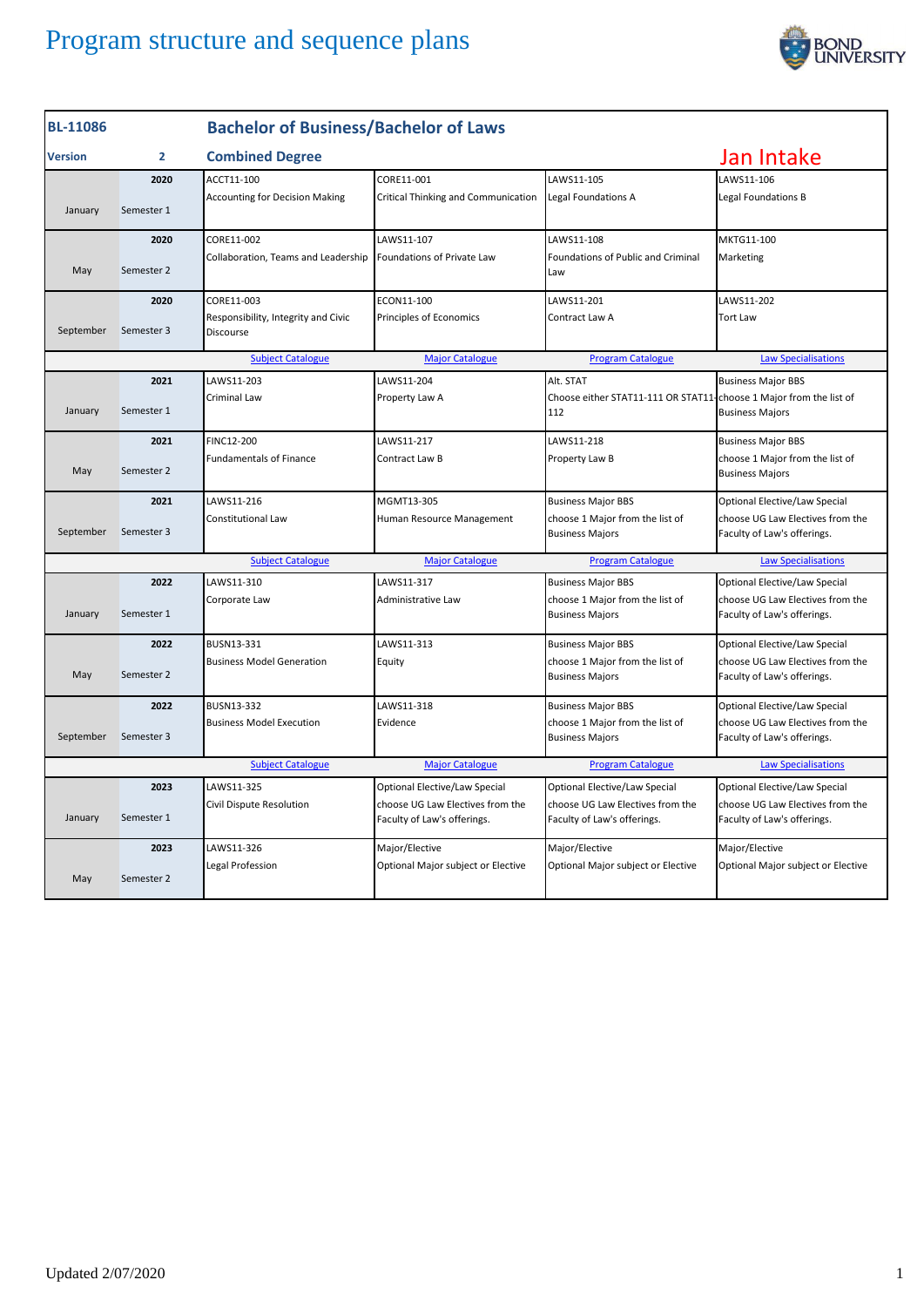

| <b>BL-11086</b>                                                                                              |                | <b>Bachelor of Business/Bachelor of Laws</b>     |                                                                 |                                                                           |                                                                 |
|--------------------------------------------------------------------------------------------------------------|----------------|--------------------------------------------------|-----------------------------------------------------------------|---------------------------------------------------------------------------|-----------------------------------------------------------------|
| <b>Version</b>                                                                                               | $\overline{2}$ | <b>Combined Degree</b>                           |                                                                 |                                                                           | May Intake                                                      |
|                                                                                                              | 2020           | ACCT11-100                                       | CORE11-001                                                      | LAWS11-105                                                                | LAWS11-106                                                      |
| May                                                                                                          | Semester 1     | <b>Accounting for Decision Making</b>            | Critical Thinking and Communication                             | Legal Foundations A                                                       | Legal Foundations B                                             |
|                                                                                                              | 2020           | CORE11-002                                       | LAWS11-107                                                      | LAWS11-108                                                                | MKTG11-100                                                      |
| September                                                                                                    | Semester 2     | Collaboration, Teams and Leadership              | Foundations of Private Law                                      | Foundations of Public and Criminal<br>Law                                 | Marketing                                                       |
|                                                                                                              | 2021           | CORE11-003                                       | ECON11-100                                                      | LAWS11-201                                                                | LAWS11-202                                                      |
| January                                                                                                      | Semester 3     | Responsibility, Integrity and Civic<br>Discourse | Principles of Economics                                         | Contract Law A                                                            | <b>Tort Law</b>                                                 |
|                                                                                                              |                | <b>Subject Catalogue</b>                         | <b>Major Catalogue</b>                                          | <b>Program Catalogue</b>                                                  | <b>Law Specialisations</b>                                      |
|                                                                                                              | 2021           | LAWS11-203                                       | LAWS11-204                                                      | Alt. STAT                                                                 | <b>Business Major BBS</b>                                       |
| May                                                                                                          | Semester 1     | <b>Criminal Law</b>                              | Property Law A                                                  | Choose either STAT11-111 OR STAT11-choose 1 Major from the list of<br>112 | <b>Business Majors</b>                                          |
|                                                                                                              | 2021           | LAWS11-217                                       | LAWS11-218                                                      | MGMT13-305                                                                | <b>Business Major BBS</b>                                       |
| September                                                                                                    | Semester 2     | Contract Law B                                   | Property Law B                                                  | Human Resource Management                                                 | choose 1 Major from the list of<br><b>Business Majors</b>       |
|                                                                                                              | 2022           | FINC12-200                                       | LAWS11-216                                                      | <b>Business Major BBS</b>                                                 | Optional Elective/Law Special                                   |
| January                                                                                                      | Semester 3     | <b>Fundamentals of Finance</b>                   | Constitutional Law                                              | choose 1 Major from the list of<br><b>Business Majors</b>                 | choose UG Law Electives from the<br>Faculty of Law's offerings. |
|                                                                                                              |                | <b>Subject Catalogue</b>                         | <b>Major Catalogue</b>                                          | <b>Program Catalogue</b>                                                  | <b>Law Specialisations</b>                                      |
|                                                                                                              | 2022           | LAWS11-310                                       | LAWS11-317                                                      | <b>Business Major BBS</b>                                                 | Optional Elective/Law Special                                   |
| May                                                                                                          | Semester 1     | Corporate Law                                    | Administrative Law                                              | choose 1 Major from the list of<br><b>Business Majors</b>                 | choose UG Law Electives from the<br>Faculty of Law's offerings. |
|                                                                                                              | 2022           | BUSN13-331                                       | LAWS11-313                                                      | <b>Business Major BBS</b>                                                 | Optional Elective/Law Special                                   |
| September                                                                                                    | Semester 2     | <b>Business Model Generation</b>                 | Equity                                                          | choose 1 Major from the list of<br><b>Business Majors</b>                 | choose UG Law Electives from the<br>Faculty of Law's offerings. |
|                                                                                                              | 2023           | BUSN13-332                                       | LAWS11-318                                                      | <b>Business Major BBS</b>                                                 | Optional Elective/Law Special                                   |
| January                                                                                                      | Semester 3     | <b>Business Model Execution</b>                  | Evidence                                                        | choose 1 Major from the list of<br><b>Business Majors</b>                 | choose UG Law Electives from the<br>Faculty of Law's offerings. |
| <b>Subject Catalogue</b><br><b>Major Catalogue</b><br><b>Program Catalogue</b><br><b>Law Specialisations</b> |                |                                                  |                                                                 |                                                                           |                                                                 |
|                                                                                                              | 2023           | LAWS11-325                                       | Optional Elective/Law Special                                   | Optional Elective/Law Special                                             | Optional Elective/Law Special                                   |
| May                                                                                                          | Semester 1     | Civil Dispute Resolution                         | choose UG Law Electives from the<br>Faculty of Law's offerings. | choose UG Law Electives from the<br>Faculty of Law's offerings.           | choose UG Law Electives from the<br>Faculty of Law's offerings. |
|                                                                                                              | 2023           | LAWS11-326                                       | Major/Elective                                                  | Major/Elective                                                            | Major/Elective                                                  |
| September                                                                                                    | Semester 2     | Legal Profession                                 | Optional Major subject or Elective                              | Optional Major subject or Elective                                        | Optional Major subject or Elective                              |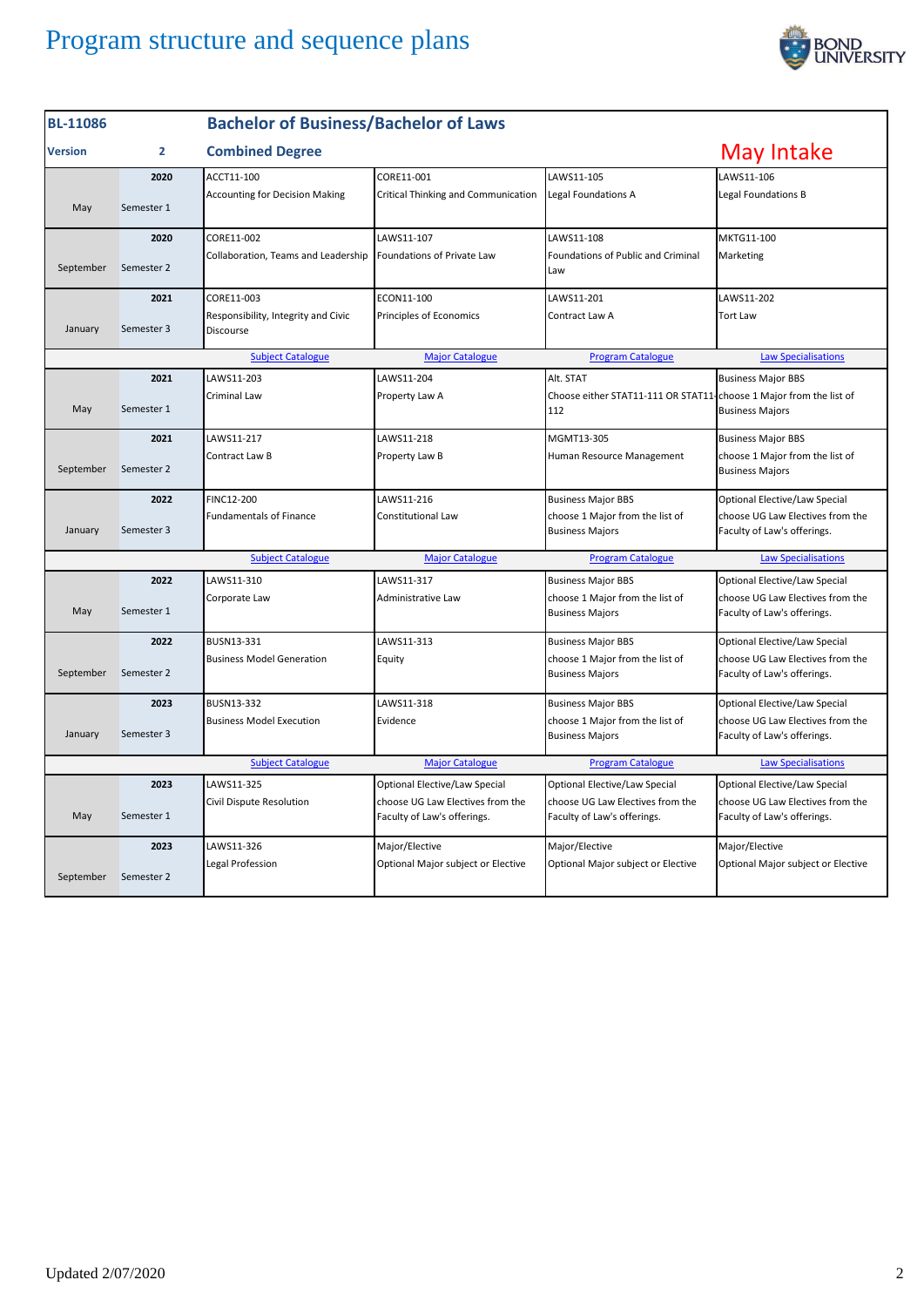

| <b>BL-11086</b>                                                                                              |              | <b>Bachelor of Business/Bachelor of Laws</b>     |                                                                 |                                                                           |                                                                 |
|--------------------------------------------------------------------------------------------------------------|--------------|--------------------------------------------------|-----------------------------------------------------------------|---------------------------------------------------------------------------|-----------------------------------------------------------------|
| <b>Version</b>                                                                                               | $\mathbf{2}$ | <b>Combined Degree</b>                           |                                                                 |                                                                           | Sep Intake                                                      |
|                                                                                                              | 2020         | ACCT11-100                                       | CORE11-001                                                      | LAWS11-105                                                                | LAWS11-106                                                      |
| September                                                                                                    | Semester 1   | <b>Accounting for Decision Making</b>            | Critical Thinking and Communication                             | Legal Foundations A                                                       | Legal Foundations B                                             |
|                                                                                                              | 2021         | CORE11-002                                       | LAWS11-107                                                      | LAWS11-108                                                                | MKTG11-100                                                      |
| January                                                                                                      | Semester 2   | Collaboration, Teams and Leadership              | Foundations of Private Law                                      | Foundations of Public and Criminal<br>Law                                 | Marketing                                                       |
|                                                                                                              | 2021         | CORE11-003                                       | ECON11-100                                                      | LAWS11-201                                                                | LAWS11-202                                                      |
| May                                                                                                          | Semester 3   | Responsibility, Integrity and Civic<br>Discourse | Principles of Economics                                         | Contract Law A                                                            | Tort Law                                                        |
|                                                                                                              |              | <b>Subject Catalogue</b>                         | <b>Major Catalogue</b>                                          | <b>Program Catalogue</b>                                                  | <b>Law Specialisations</b>                                      |
|                                                                                                              | 2021         | LAWS11-203                                       | LAWS11-204                                                      | Alt. STAT                                                                 | <b>Business Major BBS</b>                                       |
| September                                                                                                    | Semester 1   | Criminal Law                                     | Property Law A                                                  | Choose either STAT11-111 OR STAT11-choose 1 Major from the list of<br>112 | <b>Business Majors</b>                                          |
|                                                                                                              | 2022         | LAWS11-217                                       | LAWS11-218                                                      | MGMT13-305                                                                | <b>Business Major BBS</b>                                       |
| January                                                                                                      | Semester 2   | Contract Law B                                   | Property Law B                                                  | Human Resource Management                                                 | choose 1 Major from the list of<br><b>Business Majors</b>       |
|                                                                                                              | 2022         | FINC12-200                                       | LAWS11-216                                                      | <b>Business Major BBS</b>                                                 | Optional Elective/Law Special                                   |
| May                                                                                                          | Semester 3   | <b>Fundamentals of Finance</b>                   | Constitutional Law                                              | choose 1 Major from the list of<br><b>Business Majors</b>                 | choose UG Law Electives from the<br>Faculty of Law's offerings. |
|                                                                                                              |              | <b>Subject Catalogue</b>                         | <b>Major Catalogue</b>                                          | <b>Program Catalogue</b>                                                  | <b>Law Specialisations</b>                                      |
|                                                                                                              | 2022         | LAWS11-310                                       | LAWS11-317                                                      | <b>Business Major BBS</b>                                                 | Optional Elective/Law Special                                   |
| September                                                                                                    | Semester 1   | Corporate Law                                    | Administrative Law                                              | choose 1 Major from the list of<br><b>Business Majors</b>                 | choose UG Law Electives from the<br>Faculty of Law's offerings. |
|                                                                                                              | 2023         | BUSN13-331                                       | LAWS11-313                                                      | <b>Business Major BBS</b>                                                 | Optional Elective/Law Special                                   |
| January                                                                                                      | Semester 2   | <b>Business Model Generation</b>                 | Equity                                                          | choose 1 Major from the list of<br><b>Business Majors</b>                 | choose UG Law Electives from the<br>Faculty of Law's offerings. |
|                                                                                                              | 2023         | <b>BUSN13-332</b>                                | LAWS11-318                                                      | <b>Business Major BBS</b>                                                 | Optional Elective/Law Special                                   |
| May                                                                                                          | Semester 3   | <b>Business Model Execution</b>                  | Evidence                                                        | choose 1 Major from the list of<br><b>Business Majors</b>                 | choose UG Law Electives from the<br>Faculty of Law's offerings. |
| <b>Subject Catalogue</b><br><b>Major Catalogue</b><br><b>Program Catalogue</b><br><b>Law Specialisations</b> |              |                                                  |                                                                 |                                                                           |                                                                 |
|                                                                                                              | 2023         | LAWS11-325                                       | Optional Elective/Law Special                                   | Optional Elective/Law Special                                             | Optional Elective/Law Special                                   |
| September                                                                                                    | Semester 1   | Civil Dispute Resolution                         | choose UG Law Electives from the<br>Faculty of Law's offerings. | choose UG Law Electives from the<br>Faculty of Law's offerings.           | choose UG Law Electives from the<br>Faculty of Law's offerings. |
|                                                                                                              | 2024         | LAWS11-326                                       | Major/Elective                                                  | Major/Elective                                                            | Major/Elective                                                  |
| January                                                                                                      | Semester 2   | Legal Profession                                 | Optional Major subject or Elective                              | Optional Major subject or Elective                                        | Optional Major subject or Elective                              |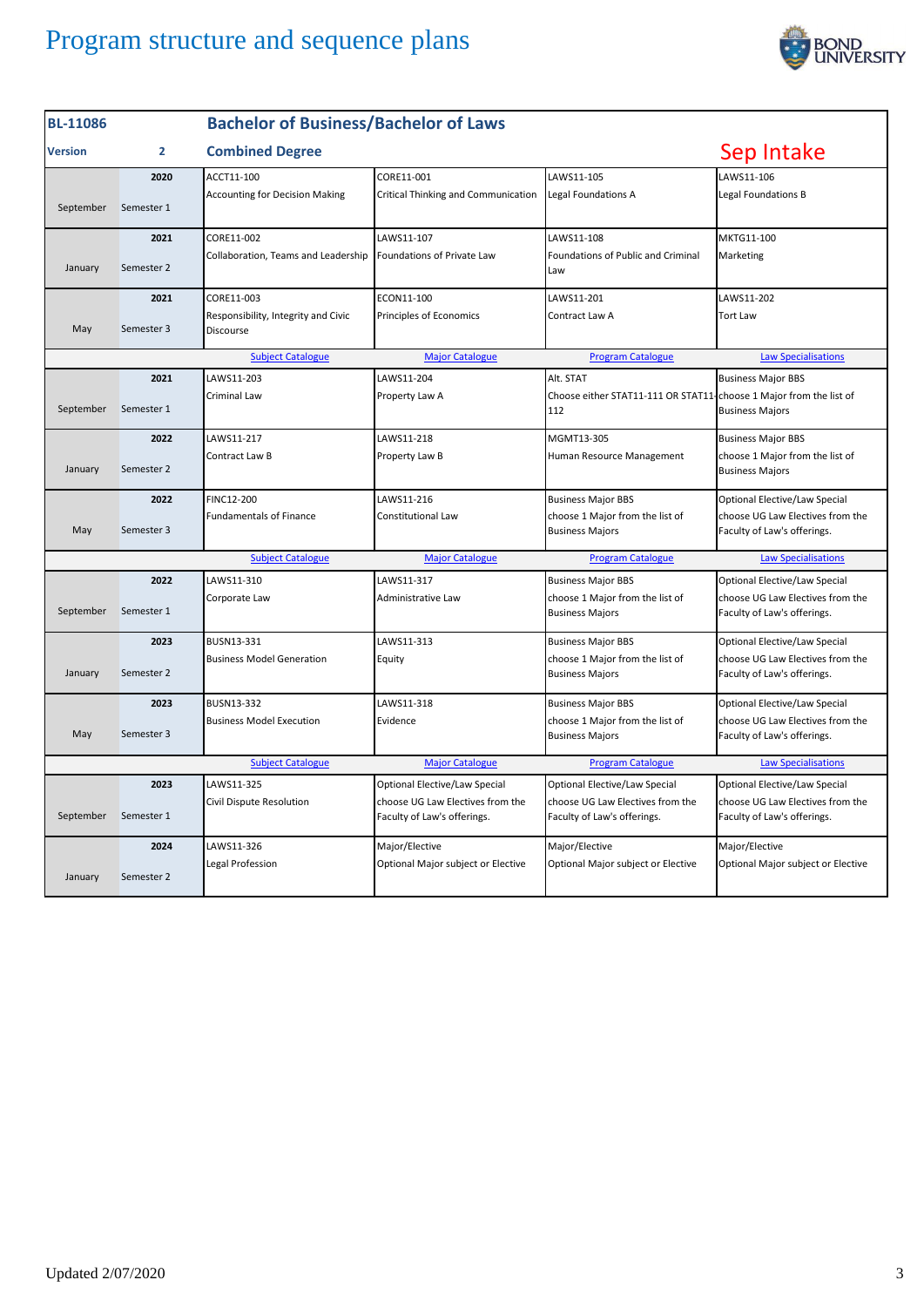

#### **GENERAL INFORMATION**

**You are registered into Beyond Bond which is a practical, activity-based program that extends across the duration of all undergraduate degrees. You are registered in the Bond Business Mentoring Program designed for all new undergraduate students; please be advised the first scheduled gathering is in the Bond Business School orientation, If you require further information please email businessmentoring@bond.edu.au**

#### **PROGRAM INFORMATION**

**Students may choose to complete an optional Law Specialisation (40cp) in one of the following areas:**

**• Canadian Law and Practice • Corporate and Commercial Law • Legal Practice • Contemporary Legal Issues • International and Comparative Law • Legal Innovation and Technology • Media and Technology Law**

**To be eligible for a Law Specialisation, students must complete a minimum of four Law Electives (40 credit points) within one of the above areas. Eligible students will receive a Specialisation Certificate at the completion of their Law program.**

**Bachelor of Laws with Honours - Please see eligibility requirements for achieving Honours (\*\*including the completion of LAWS13-569 Legal Research Project as an elective) on the Law Honours / Distinction information webpage.**

### **SUBJECT INFORMATION**

**You must complete one of the following Business majors.** 

**• Entrepreneurship and Innovation • International Business • Management • Marketing • Marketing Communication • Tourism Management**

**Students must choose Three (3) General elective subjects.**

**General elective – A subject that may be chosen from any subject on offer across the University provided requisites, enrolment restrictions and any other faculty requirements have been met.**